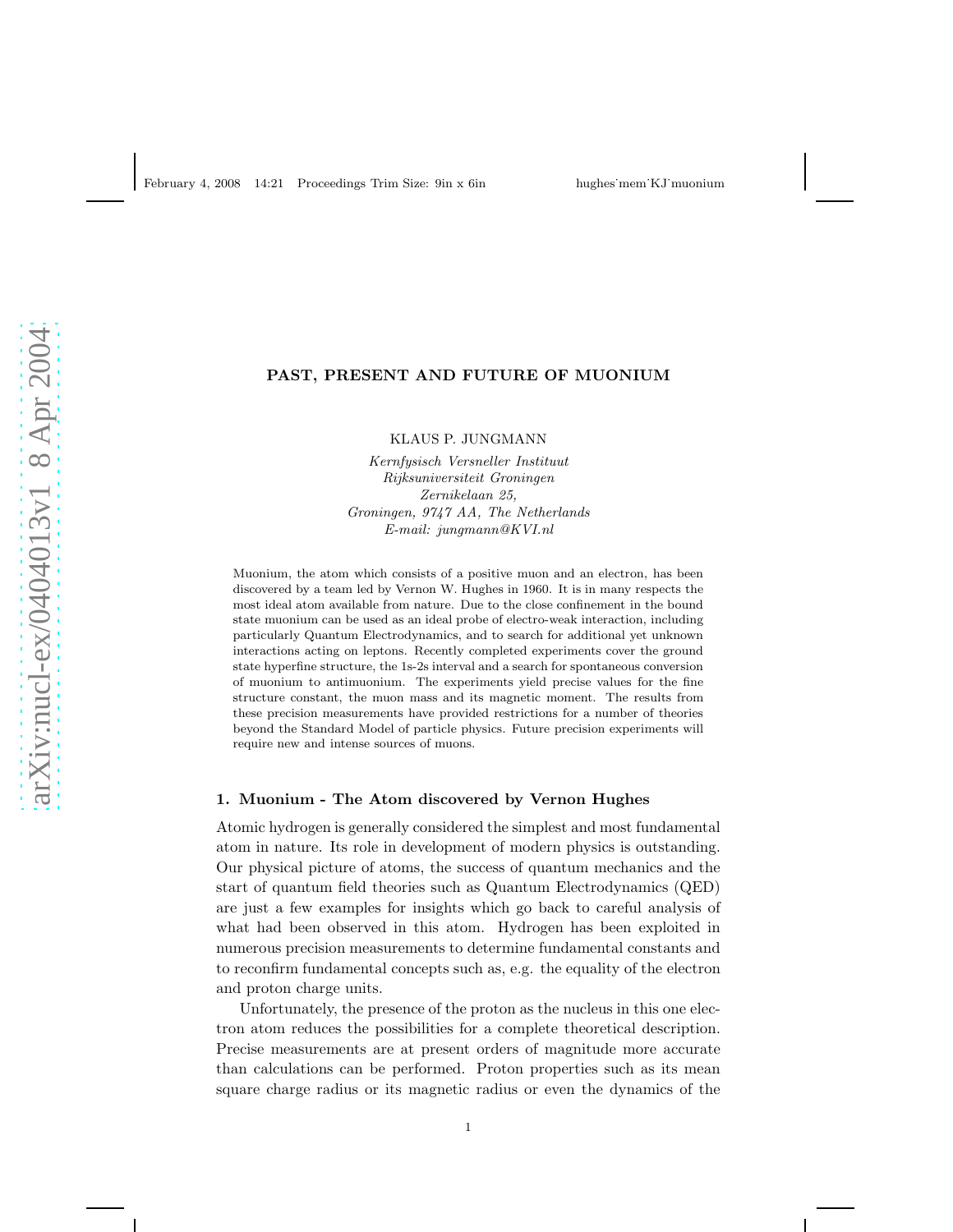

Figure 1. Energy levels of the hydrogen-like muonium atom for states with principal quantum numbers  $n=1$  and  $n=2$ . The indicated transitions could be induced to date by microwave or laser spectroscopy. High accuracy has been achieved for the transitions which involve the ground state. The atoms can be produced most efficiently for  $n=1$ .

charge and spin carrying constituents inside the proton are not known to sufficient accuracy.

High energy scattering experiments have shown for leptons no structure down to dimensions of  $10^{-18}$  m. They may therefore be considered "pointlike". As a consequence, complications as those arising from the structure of the nucleus in natural atoms and such artificial systems that contain hadrons are absent in the muonium atom  $(M = \mu^+e^-)$ , which is the bound state of two leptons, a positive muon  $(\mu^+)$  and an electron  $(e)^{1,2}$ . It may be considered a light hydrogen isotope.

The dominant interaction within the muonium atom (see Fig. 1) is electromagnetic. In the framework of bound state Quantum Electrodynamics (QED) the electromagnetic part of the binding can be calculated to sufficiently high accuracy for modern high precision spectroscopy experiments. There are also contributions from weak interactions arising through  $Z<sup>0</sup>$ boson exchange and from strong interactions owing to vacuum polarization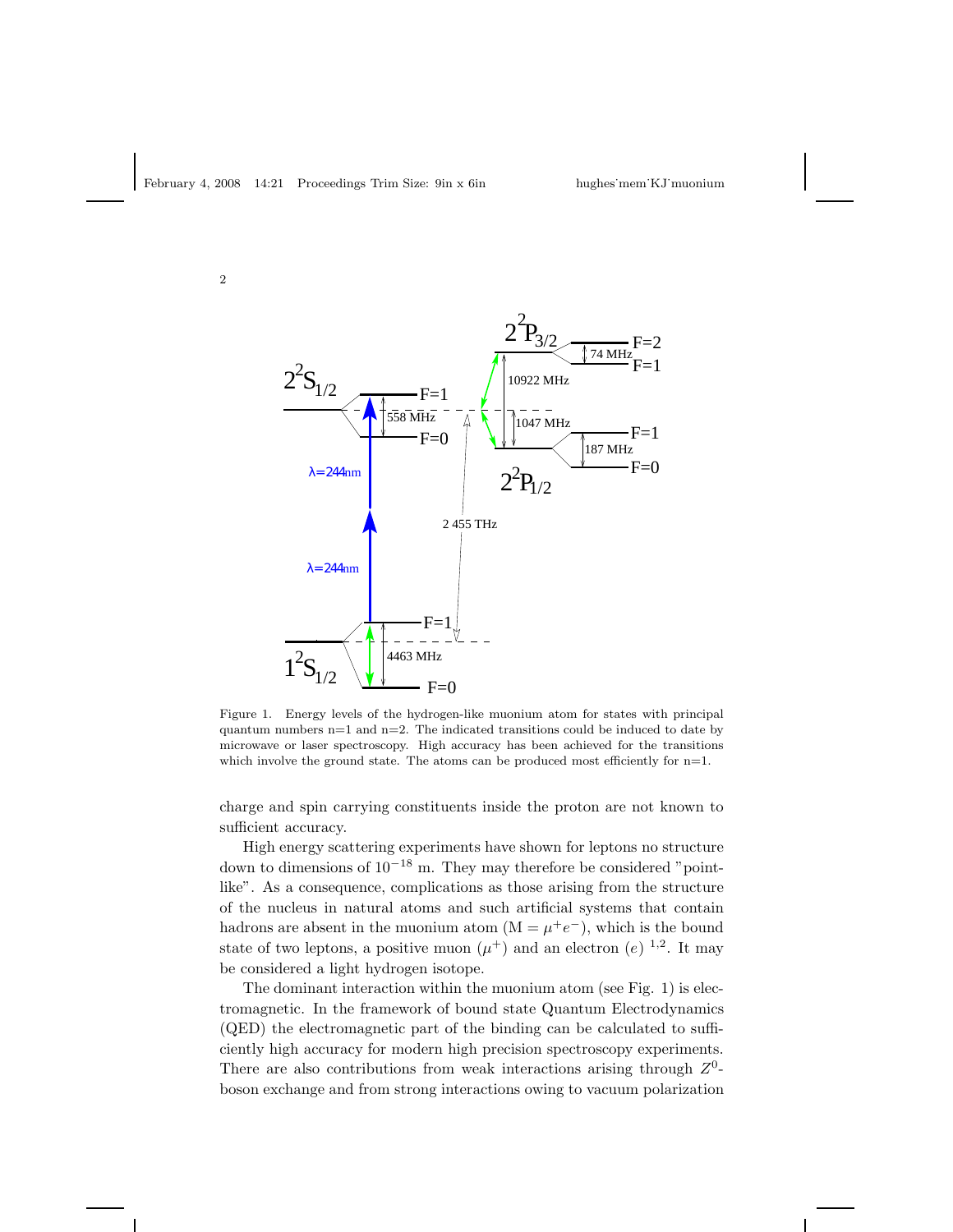loops containing hadrons. The corresponding energy level shifts can be obtained to the required level of precision using standard theory. Precision experiments in muonium can therefore provide sensitive tests of the Standard Model of particle physics and sensitive searches for new and yet unknown forces in nature become possible. Parameters in speculative theories can be restricted. In particular, such speculations which try to expand the Standard Model in order to gain deeper insights into some of its not well understood features, i.e. where the standard theory gives well a full description, but lacks a fully satisfactory explanation of the observed facts. In addition, fundamental constants like the muon mass  $m_{\mu}$ , its magnetic moment  $\mu_{\mu}$  and magnetic anomaly  $a_{\mu}$  and the fine structure constant  $\alpha$ can be measured precisely by muonium spectroscopy.

In 1960 a team led by Vernon W. Hughes has observed the muonium atom for the first time <sup>3</sup> . The details of the exciting circumstances around this discovery and the research in the early years are described in this volume by an eye witness, Richard Prepost<sup>4</sup>. They are also available from the viewpoint of the leader, Valentin Telegdi, of the very group, which was competing in muonium research with the Yale team of Vernon Hughes for more than a decade <sup>5</sup>.

# 2. Muonium Formation

In the early years muonium research concentrated on measurements that were possible with atoms created by stopping muons in a material and studying them in this environment (see Fig. 2). Besides important work on condensed matter in the framework of muon spin rotation  $(\mu SR)$  there were in particular precision experiments which concerned the ground state hyperfine structure and a search for muonium-antimuonium conversion. In the 1980ies the spectrum of possible experiments could be significantly expanded when methods where developed which allowed to have the atoms in vacuum  $1,2$ .

All high precision experiments in muonium up to date atom have involved the 1s ground state (see Fig.1), in which the atoms can be produced in sufficient quantities. The most efficient mechanism is  $e^-$  capture after stopping  $\mu^+$  in a suitable noble gas, where yields of 80(10) % were achieved for krypton gas. This technique was used in the most recent precision measurements of the atom's ground state hyperfine structure splitting  $\Delta \nu_{HFS}$ and  $\mu_{\mu}$  at the Los Alamos Meson Physics Facility (LAMPF) in Los Alamos, USA  $^6$ .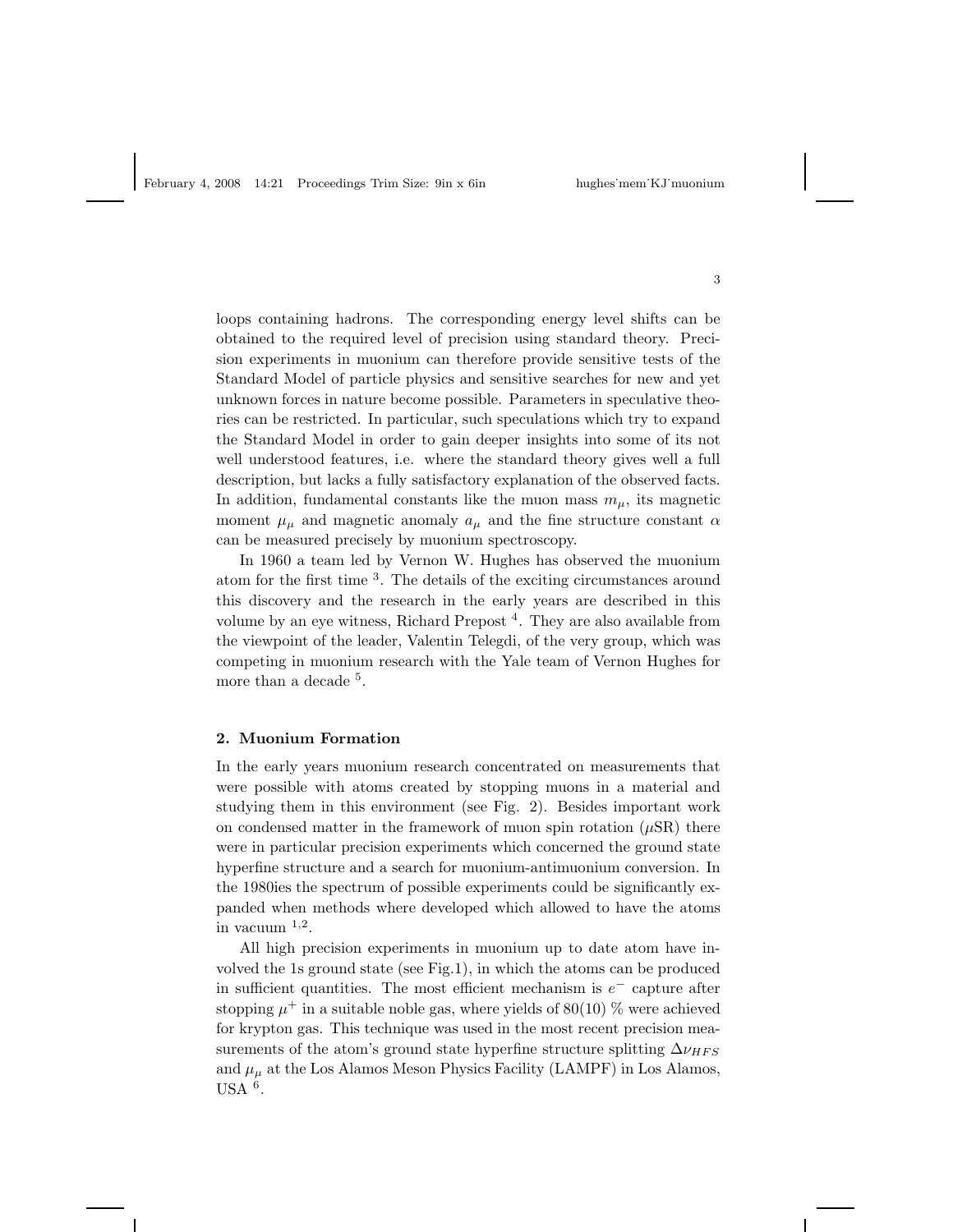

Figure 2. Muonium atoms for precision experiments have been produced by three different methods. Stopping muons in a noble gas gives atoms at thermal energies which are subject to collisional effects. Due to velocity a beam foil technique yields muonium atoms in vacuum at keV energies. Muonium atoms diffuse at thermal velocities in vacuum after being produced by muon stopping in a fluffy  $SiO<sub>2</sub>$  powder.

Muonium at thermal velocities in vacuum can be obtained by stopping  $\mu^+$  close to the surface of a SiO<sub>2</sub> powder target, where the atoms are formed through  $e^-$  capture and some of them diffuse through the target surface into the surrounding vacuum. This process has an efficiency of a few percent and was an essential prerequisite for Doppler-free two-photon laser spectroscopy of the  $1^{2}S_{1/2}^{-2^{2}S_{1/2}}$  interval  $\Delta \nu_{1s2s}$  at the Rutherford Appleton Laboratory (RAL) in Chilton, United Kingdom <sup>7</sup> , which yields an accurate value for  $m_{\mu}$ .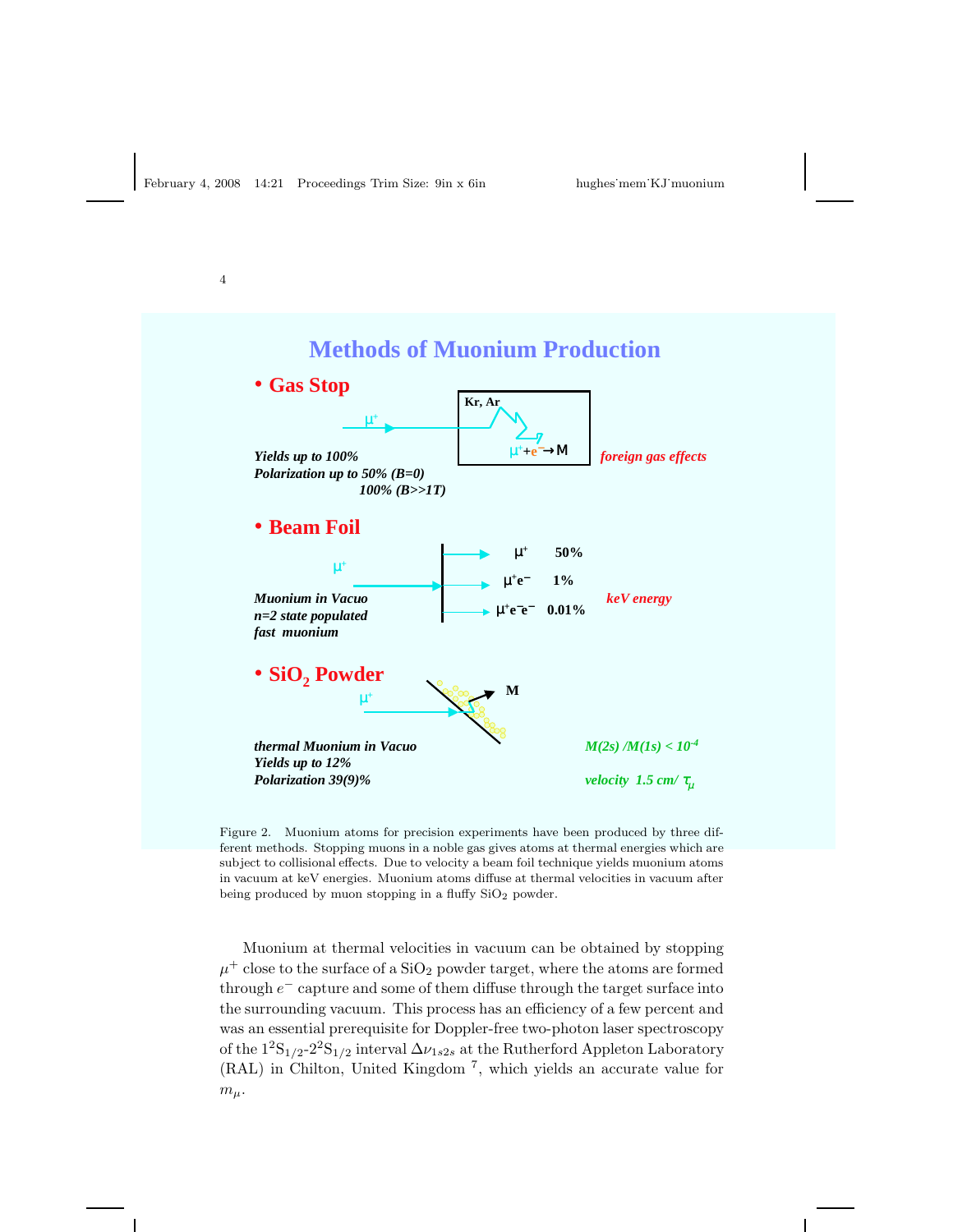Electromagnetic transitions in excited states, particularly the  $2^{2}S_{1/2}$ - $2^{2}P_{1/2}$  classical Lamb shift and  $2^{2}S_{1/2}$ - $2^{2}P_{3/2}$  fine structure splitting could be induced by microwave spectroscopy, too. Only moderate numbers of atoms in the metastable 2s state can be produced with a beam foil technique. Because furthermore these atoms have keV energies due to a velocity resonance in their formation, the experimental accuracy is now the 1.5 % level  $8.9$ , which represents not yet a severe test of theory.

## 3. Muonium Ground State Hyperfine Structure

# 3.1. The Last LAMPF Experiment

The most recent experiment at LAMPF had a krypton gas target inside of a microwave cavity at typically atmospheric density and in a homogeneous magnetic field of 1.7 T. Microwave transitions between the two energetically highest respectively two lowest Zeeman sublevels of the n=1 state at the frequencies  $\nu_{12}$  and  $\nu_{34}$  (Fig. 3) involve a muon spin flip. Due to parity violation in the weak interaction muon decay process the  $e^+$  from  $\mu^+$  decays are preferentially emitted in the  $\mu^+$  spin direction. This allows a detection of the spin flips through a change in the spatial distribution of the decay  $e^+$ . As a consequence of the Breit-Rabi equation, which describes the behaviour of the muonium ground-state Zeeman levels in a magnetic field B, the sum of  $\nu_{12}$  and  $\nu_{34}$  equals at any value of B the zero field splitting  $\Delta \nu_{HFS}$ . For sufficiently well known B the difference of these two frequencies yields the magnetic moment  $\mu_{\mu}$ . The latest LAMPF experiment <sup>6</sup> has utilized the



Figure 3. The muonium ground state Zeeman splitting.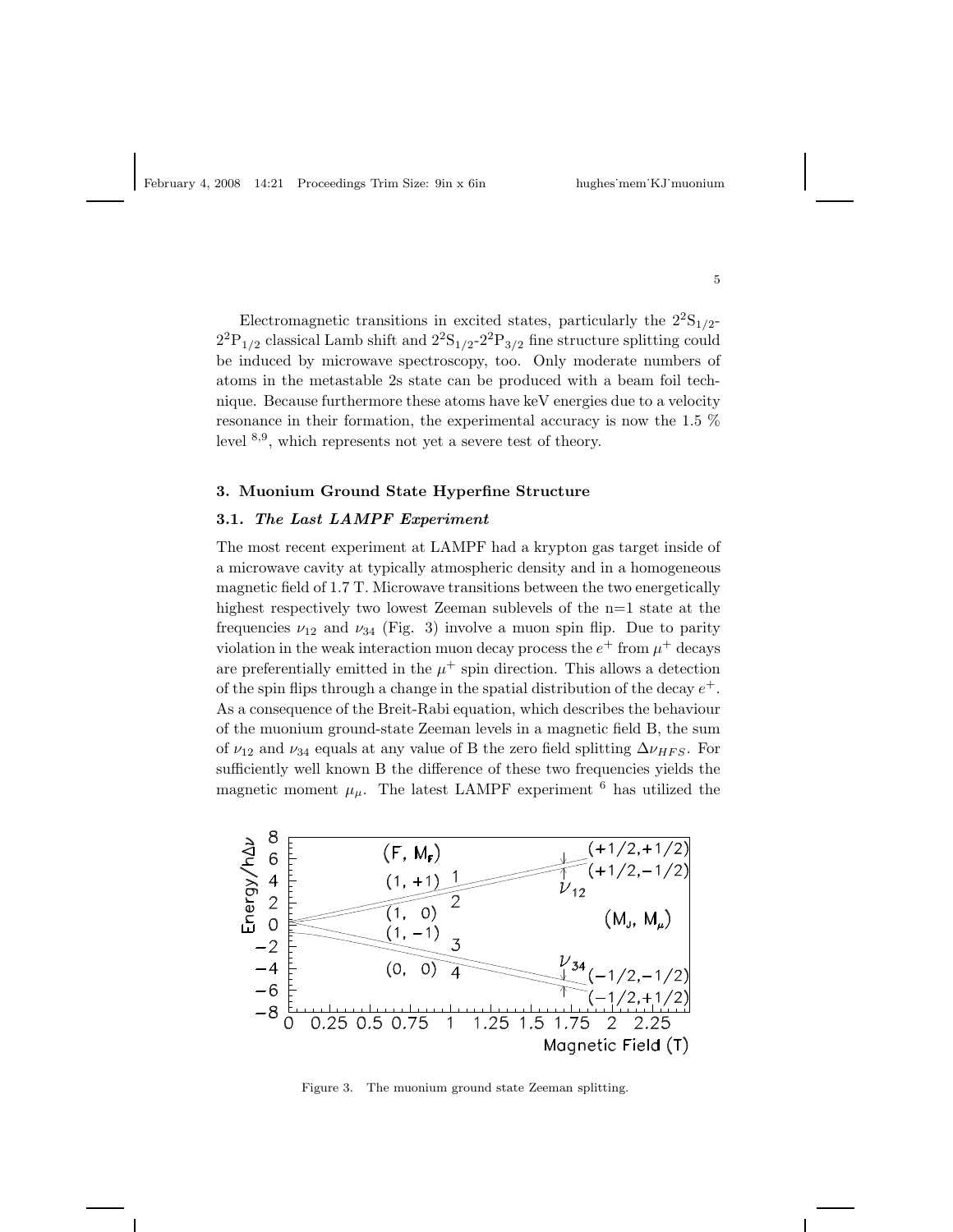technique of "Old Muonium", which allowed to reduce the line width of the signals below half of the "natural" line width  $\Delta\nu_{nat} = 1/(2\pi\tau_\mu)$  (Fig.  $(4)^{12}$ , where  $\tau_{\mu} = 2.2 \mu s$  is the muon lifetime. For this purpose an essentially continuous muon beam was chopped by an electrostatic kicking device into  $4 \mu s$  long pulses with 14  $\mu s$  separation. Only decays of atoms which had been interacting coherently with the microwave field for periods longer than several muon lifetimes were detected. Here, the first quoted uncertainty is due to the accuracy to



Figure 4. Samples of conventional and "Old Muonium" resonances at frequency  $\nu_{12}$ . The narrow "old" lines exhibit a larger signal amplitude. The signals were obtained with magnetic field sweep (left column, magnetic field in units of proton NMR frequencies) and by microwave frequency scans (right column).

The magnetic moment was measured to be  $\mu_{\mu}$  = 3.183 345 24(37) (120) ppb) which translates into a muon-electron mass ratio  $\mu_{\mu}/m_e$  = 206.768 277(24) (120 ppb). The zero-field hyperfine splitting is determined to  $\Delta\nu_{HFS}(exp) = 4463302765(53)$  Hz (12 ppb) which agrees well with the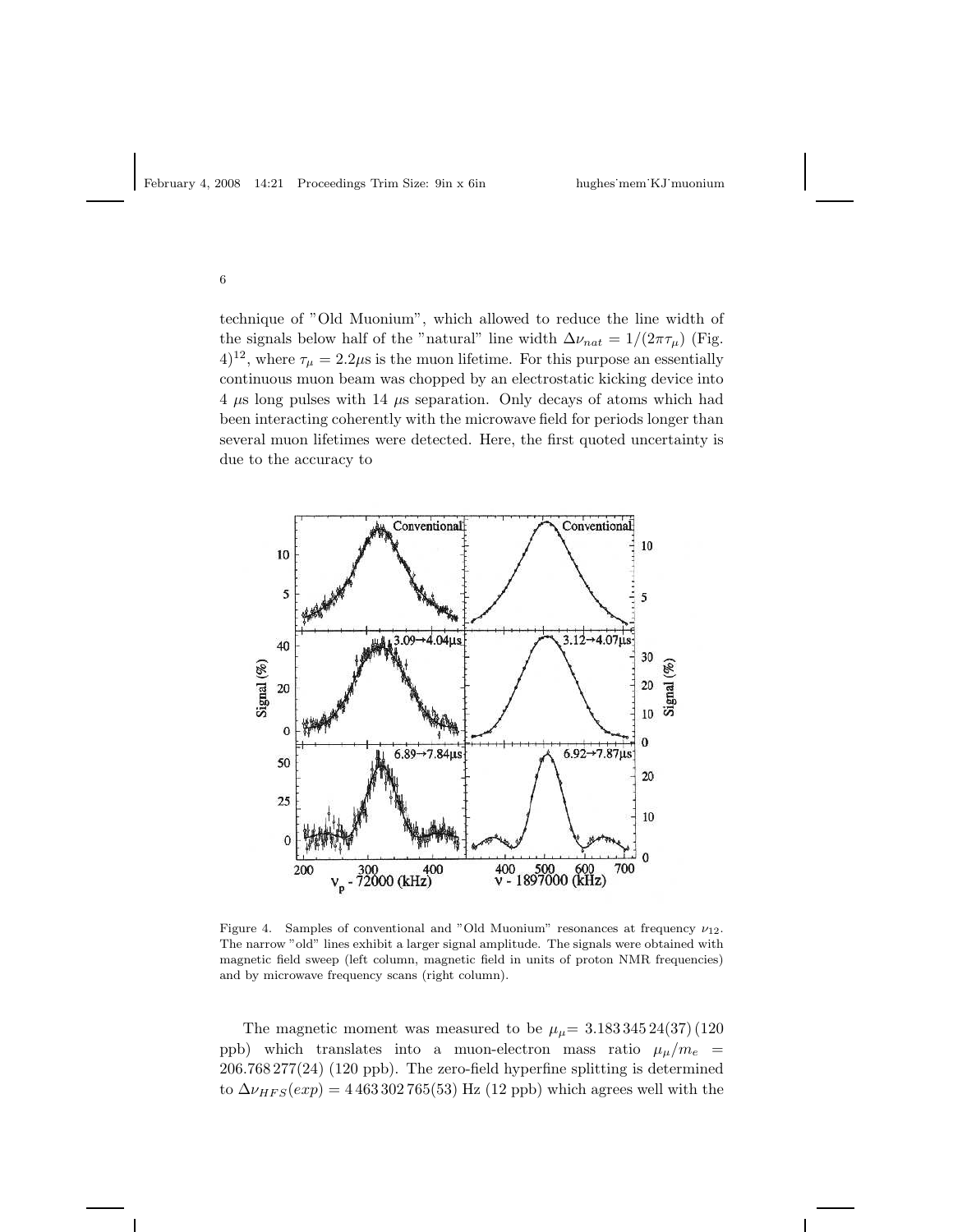theoretical prediction of  $\Delta\nu_{HFS}(theo) = 4463302563(520)(34)(<100)$  Hz (120 ppb).

which  $m_{\mu}/m_e$  is known, the second error is from the knowledge of a as extracted from Penning trap measurements of the electron magnetic anomaly, and the third uncertainty corresponds to estimates of uncalculated higher order terms. Among the non-QED contributions is the strong interaction through vacuum polarization loops with hadrons (250 Hz) and a parity conserving axial vector-axial vector weak interaction (-65 Hz).

For the muonium hyperfine structure the comparison between theory and experiment is possible with almost two orders of magnitude higher precision than for natural hydrogen because of the not sufficiently known proton charge and magnetism distributions. The achieved – some six orders of magnitude higher – experimental precision in hydrogen maser experiments can unfortunately not be exploited for a better understanding of fundamental interactions. Among the possible exotic interactions, which could contribute to  $\Delta\nu_{HFS}$ , is muonium-antimuonium conversion <sup>10</sup>. Here, an upper limit of 9 Hz could be set from an independent experiment described in section 6.



Figure 5. The absence of a significant siderial oscillation confirms CPT invariance at the best level tested for muons.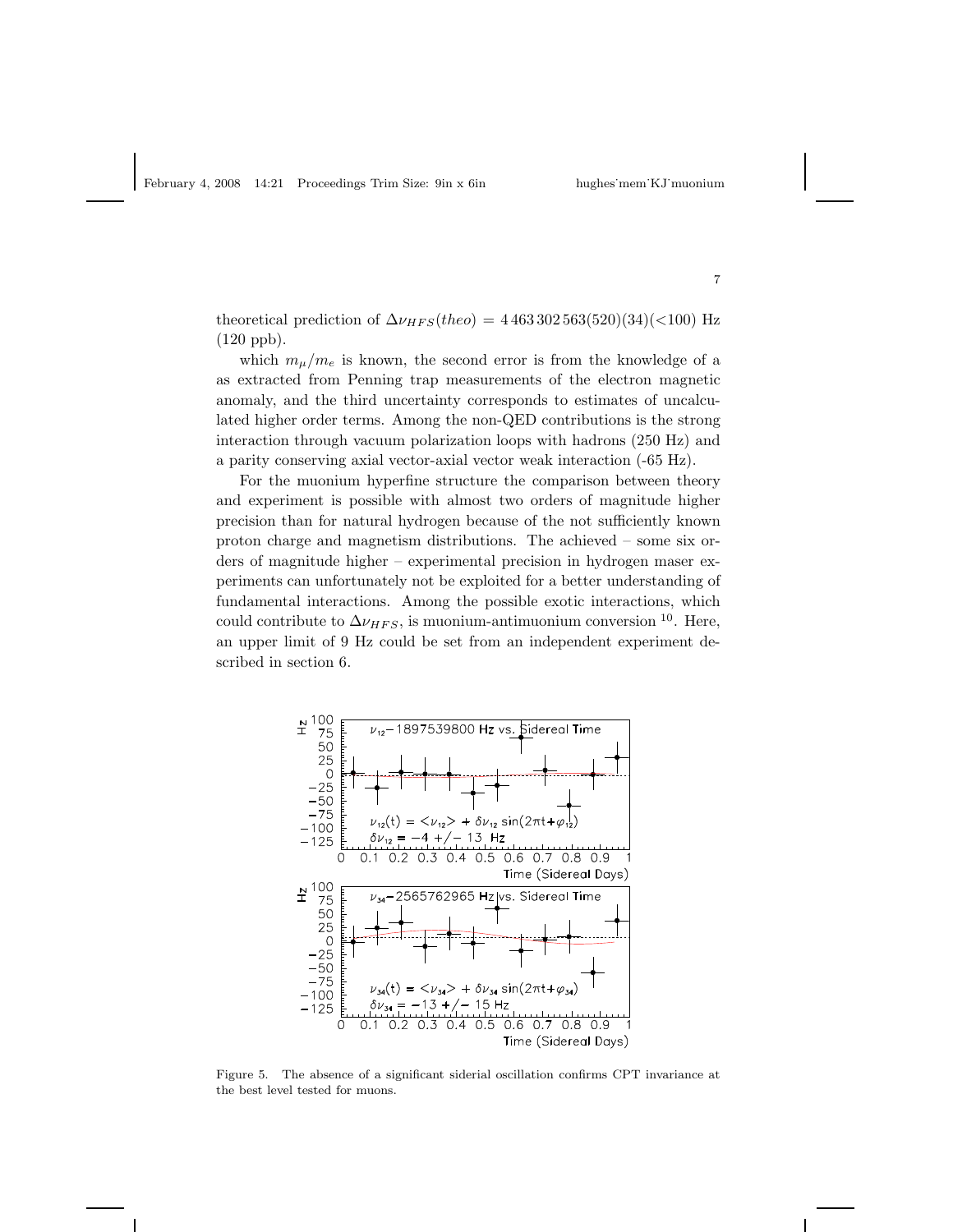# 3.2. Search for CPT violation

Recently, generic extensions of the Standard Model, in which both Lorentz invariance and CPT invariance are not assumed, have attracted widespread attention in physics.

Diurnal variations of the ratio  $(\nu_{12} - \nu_{34})/(\nu_{12} + \nu_{34})$  are predicted (see Fig. 5). An upper limit could be set from a reanalysis of the LAMPF data at  $2 \cdot 10^{-23}$  GeV for the Lorentz and CPT violating parameter. In a specific model by Kostelecky and co-workers a dimensionless figure of merit for CPT tests is sought by normalizing this parameter to the particle mass. In this framework  $\Delta\nu_{HFS}$  provides a significantly better test of CPT invariance than electron  $g-2$  and the neutral Kaon oscillations<sup>11</sup>.

# 3.3. The Fine Structure Constant

The hyperfine splitting is proportional to  $\alpha^2 \cdot R_{\infty}$  with the very precisely known Rydberg constant  $R_{\infty}$ . Comparing experiment and theory yields  $\alpha^{-1}$  = 137.035 996 3(80) (58ppb). If  $R_{\infty}$  is decomposed into even more fundamental constants, one finds  $\Delta \nu_{HFS} = \alpha^4 m_e/h$ . With  $h/m_e$  as de-



Figure 6. Various determinations of the fine structure constant  $\alpha$ .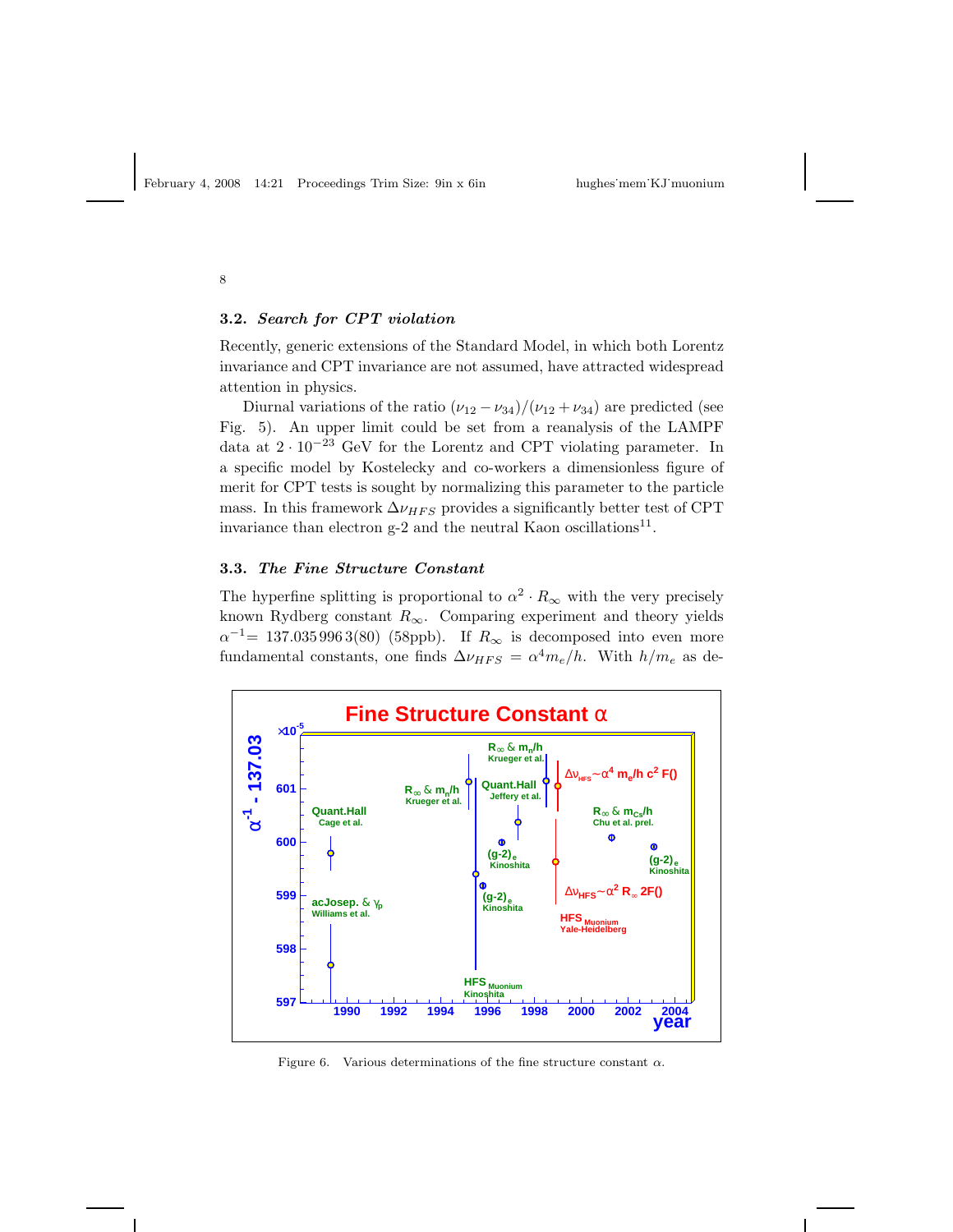termined in measurements of the neutron de Broglie wavelength we have  $\alpha^{-1}$  = 137.036 004 7(48) (35 ppb). In the near future a small improvement in this figure can be expected from ongoing determinations of  $h/m_e$  in measurements of the photon recoil in Cs. A better determination of the muon mass, e.g. will result in a further improvement and may contribute to resolving the situation of various poorly agreeing determinations of the fine structure constant, which is important in many different fields of physics.

It should be mentioned that the present agreement between  $\alpha$  as determined from muonium hyperfine structure and from the electron magnetic anomaly is generally considered the best test of internal consistency of QED, as one case involves bound state QED and the other one QED of free particles.

# 3.4. Future Possibilities for  $\Delta\nu_{HFS}$

The results from the LAMPF experiment are mainly statistics limited and improve the knowledge of both  $\Delta\nu_{HFS}$  and  $\mu_{\mu}$  by a factor of three over previous measurements. This gain could be significantly surpassed with an experiment based on the "Old Muonium" technique at a future high flux muon source (see section 7). As a useful starting point one would like to have  $5 \cdot 10^8$   $\mu^+/s$  at below 28 MeV/c momentum with typically 1 % momentum width. The beam should be pulsed with  $1\mu s$  wide pulses of up to several 10 kHz repetition frequency. One can expect that theory will be continuously improved to allow the extraction of fundamental physics information from a precision experiment<sup>13</sup>.

### 4. Muonium 1s-2s Two-photon Spectroscopy

In muonium the 1s-2s energy difference is essentially given by the relevant quantum numbers,  $R_{\infty}$  and a reduced mass correction. Therefore, this transition may be regarded ideal for a determination of the muon-electron mass ratio. QED corrections are well known for the needs of presently possible precision experiments and do not play an important role here.

Doppler-free excitation of the 1s-2s transition has been achieved in pioneering experiments at KEK  $^{14}$  and at RAL  $^{15}$ . In all these experiments two counter-propagating pulsed laser beams at 244 nm wavelength were employed to excite the  $n=2$  state. The successful transitions were then detected by photo-ionization with a third photon from the same laser field. The released  $\mu^+$  was then registered on a micro-channel plate detector.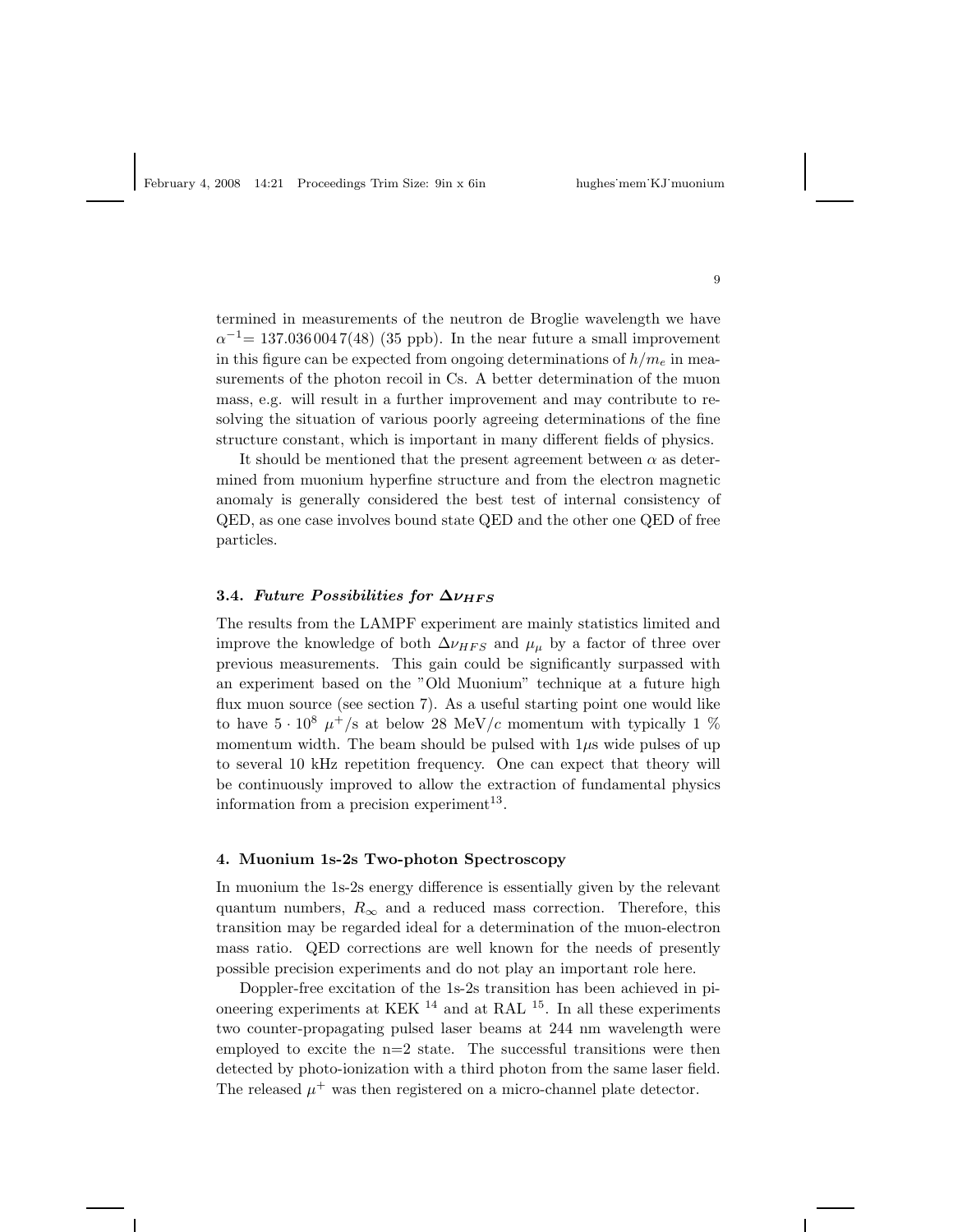

Figure 7. Muonium 1s-2s signal. The frequency corresponds to the offset of the Ti:sapphire laser from the iodine reference line. The open circles are the observed signal, the solid squares represent the theoretical expectation based on measured laser beam parameters and a line shape model.

# 4.1. The recent RAL Experiment

The accuracy of the early measurements was limited by the ac-Stark effect and rapid phase fluctuations (frequency chirps), which were inherent properties of the necessary pulsed high power laser systems (see Fig. 8). The key feature for the latest high accuracy measurement at RAL was a shot by shot recording of the spatial laser intensity profile as well as the time dependences of the laser light intensity and phase. This together with a newly developed theory of resonant photo-ionization <sup>16</sup> allowed a shot-by-shot prediction of the transition probability as a basis for the theoretical line shape (Fig.  $7$ ). The latest RAL experiment  $7$  yields  $\Delta\nu_{1s2s}(exp)$  = 2455528941.0(9.8) MHz in good agreement with a theoretical value  $\Delta \nu_{1s2s}(theo) = 2\,455\,528\,935.4(1.4)$  MHz <sup>17</sup>. The muon-electron mass ratio is found to be  $m_{\mu^+}/m_{e^-} = 206.76838(17)$ .

Alternatively, with  $m_{m+}/m_{e-}$  as extracted from  $\Delta\nu_{HFS}$ , a comparison of experimental and theoretical values for the 1s-2s transition can be interpreted in terms of a  $\mu^+$  –  $e^-$  charge ratio, which results as  $q_{m+}/q_{e-} + 1 = -1.1(2.1) \cdot 10^{-9}$ . This is the best verification of charge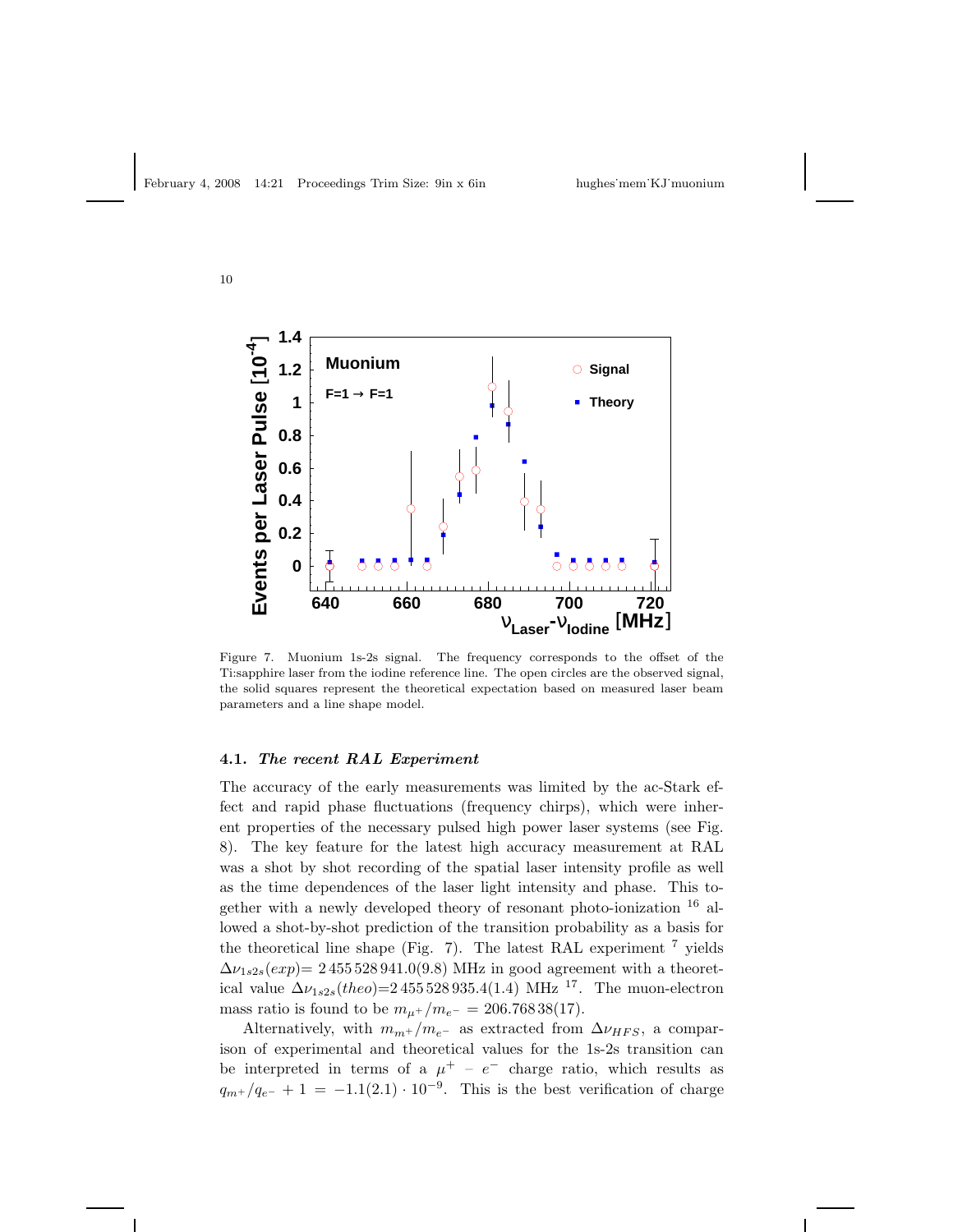

Figure 8. Evolution of muonium 1s-2s measurements. The two results labeled KEK accelerator facility refer to one single measurement by a Japanese - American collaboration and its reanalysis. The newer measurements were made by the Heidelberg - Oxford - Rutherford - Sussex - Siberia - Yale collaboration and have reached a level of accuracy comparable to theory, where the limitation arises primarily to the muon mass.

equality in the first two generations of particles. The existence of one single universal quantized unit of charge is solely an experimental fact and no underlying symmetry could yet be revealed. The interest in such a viewpoint arises because gauge invariance assures charge quantization only within one generation of particles.

# 4.2. Slow Muons from Muonium Ionization

A new development aims at providing low energy (<1 eV energy spread) muons for condensed matter research. At RIKEN-RAL facility a new muon source is being set-up which bases on the laser photo-ionization of muonium. The atoms are produced from hot metal foils which they leave at thermal velocities. The ionization process involves one-photon excitation of the 1s-2p transition and subsequent ionization with a second laser. At present the yield is a few  $\mu^+/s$ . <sup>18</sup>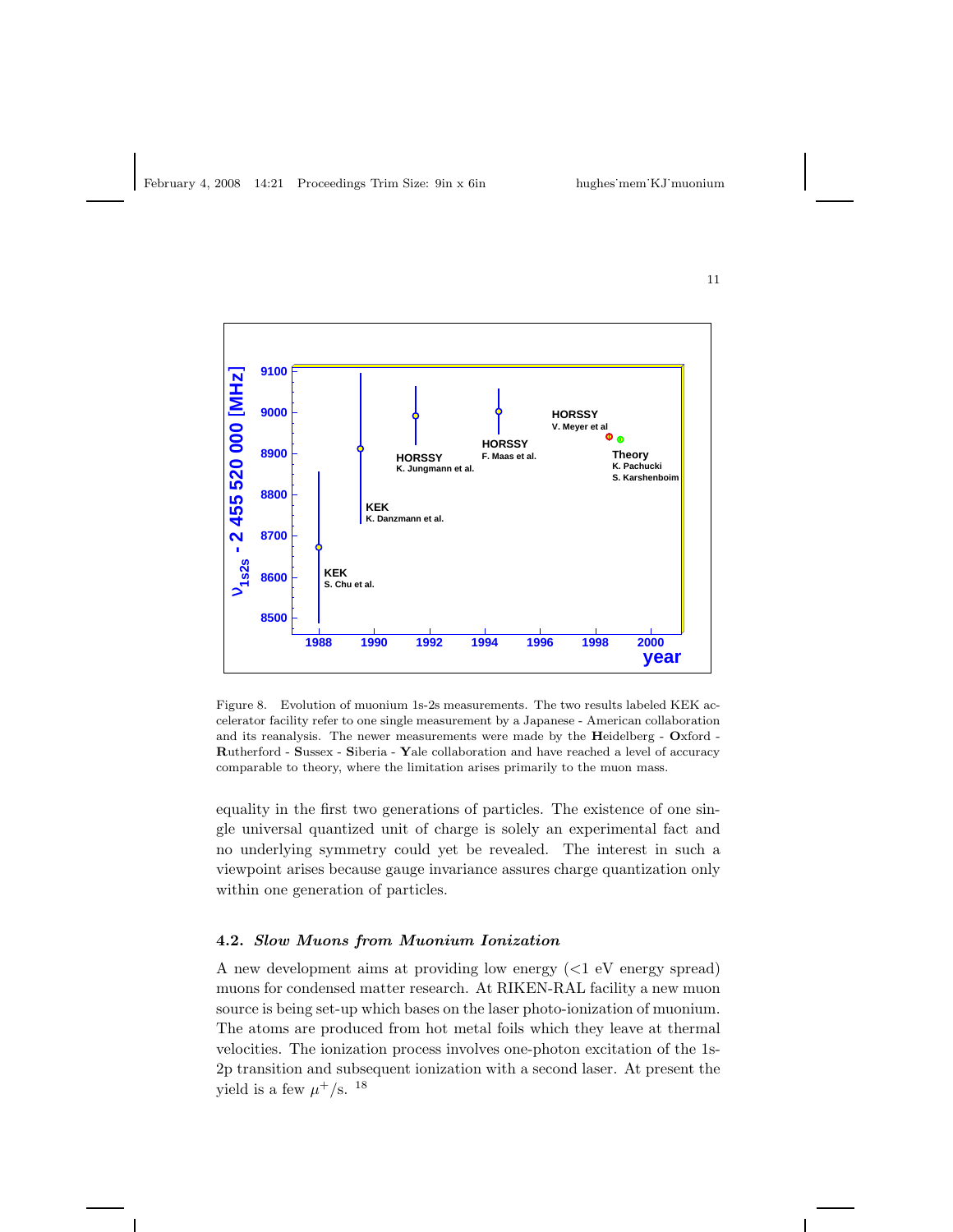# 4.3. Future Muonium Laser Spectroscopy

Major progress in the laser spectroscopy of muonium can be expected from a continuous wave laser experiment, where frequency measurement accuracy does not present any problem because light phase fluctuations are absent. For this an intense source of muons will be indispensable (see section 7). which provides at least a factor of 1000 higher flux of (pulsed) surface muons. As a promising starting point one would like to have a pulsed beam  $5 \cdot 10^8 \mu^+ / s$  below 20 MeV/c with typically 3 % momentum width and about 100 Hz repetition rate.

# 5. Muonium and the Muon Magnetic Anomaly

The muon magnetic anomaly  $a_{\mu}$  (see contributions by Francis Farley and Ernst Sichtermann to this volume  $^{19}$ ) is given, like in case of the electron, mostly by virtual photon and electron-positron fields. However, the effects of heavier particles can be enhanced by the square of the muon - electron mass ratio  $m_{\mu}/m_e \approx 4 \cdot 10^4$ .

At the level of present experimental accuracy there are contributions to the muon magnetic anomaly which are absent in the electron case. For the muon the contributions of the strong interaction, which come in through vacuum polarization loops with hadronic content, can be determined using a dispersion relation and the input from experimental data on  $e^+$ - $e^-$  annihilation into hadrons and hadronic  $\tau$ -decays. They amount to 58 ppm. The weak interactions contributing through W or Z boson exchange give a 1.3 ppm correction. At present standard theory yields  $a<sub>u</sub>$  to about 0.7 ppm. Contributions from physics beyond the Standard Model could arise from, e.g., supersymmetry, compositeness of fundamental fermions and bosons, CPT violation and many other sources. They could be at the ppm level.

The experimental values for the magnetic anomaly of  $\mu^+$  and  $\mu$  have been determined very recently by a collaboration headed by Vernon Hughes at the Brookhaven national Laboratory (BNL). It is a "g-2" experiment in which the difference of the spin precession and the cyclotron frequencies is measured. The experimental results for muons of both sign of electric charge are accurate to 0.7 ppm and agree well. Assuming CPT invariance they yield a combined value of  $a_{\mu}$  to 0.5 ppm <sup>20</sup>. At this time it is unclear, whether there is a small difference between theory and experiment at the level of 2 to 3 standard deviations due to unresolved issues in the theory of hadronic corrections.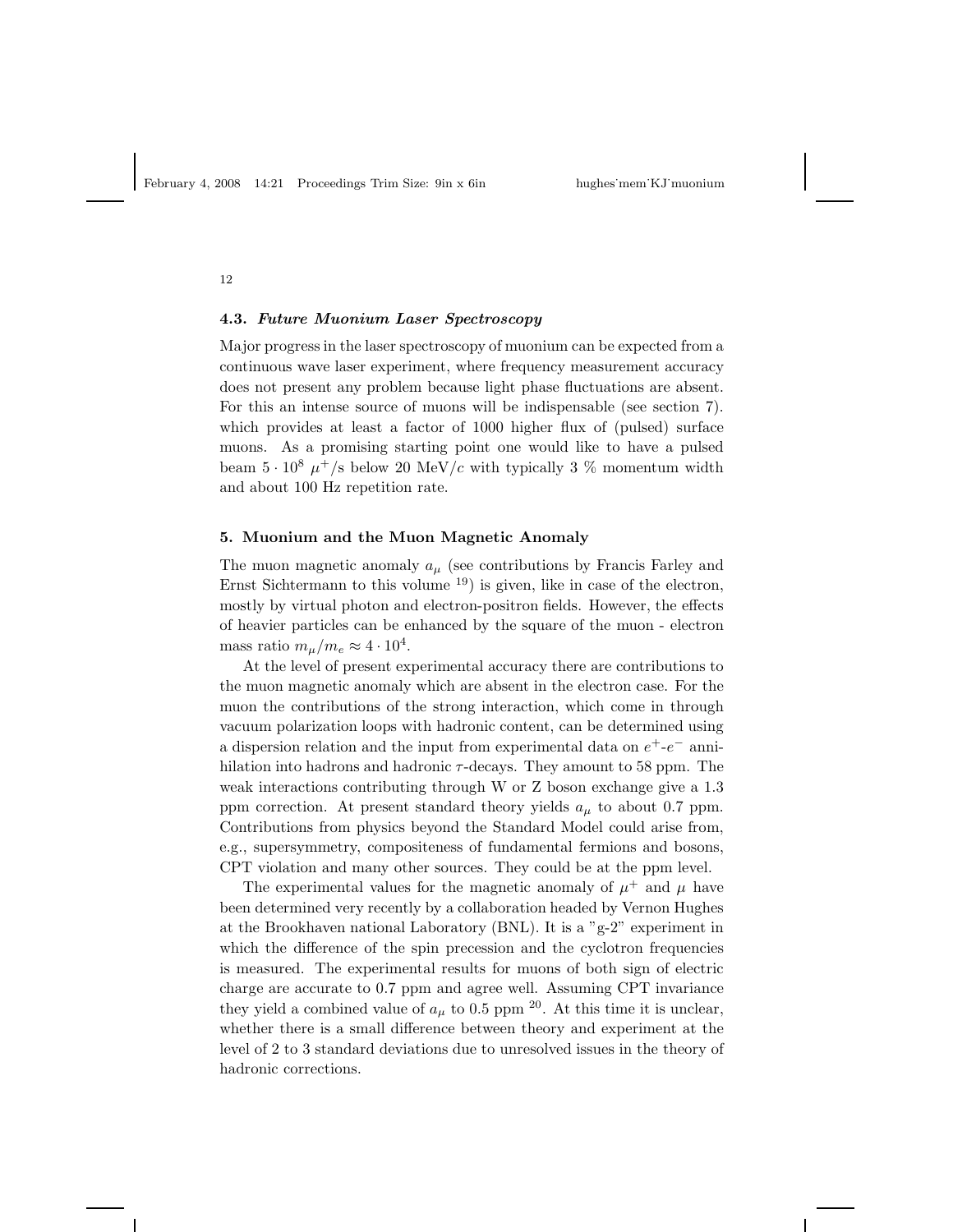



Figure 9. The spectroscopic experiments on the hyperfine structure of muonium and the 1s-2s energy interval are closely related to a precise measurement of the muon muon magnetic anomaly. The measurements put a stringent test on the internal consistency of the theory of electroweak interaction and on the set of fundamental constants involved.

The microwave and laser spectroscopy of muonium are closely related to the measurement of the muon magnetic anomaly. The fundamental constants such as  $m_{\mu}$ ,  $\mu_{\mu}$ ,  $\alpha$  and  $q_{\mu^+}/q_{e^-}$  are indispensable input for the theory and the experiment on  $a_{\mu}$ . It should be noted that prior to a future significant experimental improvement of  $a_{\mu}$ , such as planned at the Japanese J-PARC accelerator complex  $21$ , an improvement in the knowledge of muon related fundamental constants would be required. Muonium spectroscopy offers a clean way to obtain them.

# 6. Muonium-Antimuonium Conversion

In addition to the indirect searches for signatures of new physics in the muon magnetic anomaly and in electromagnetic interactions within the muonium atom the bound state offers also the possibility to search more directly for predictions of speculative models.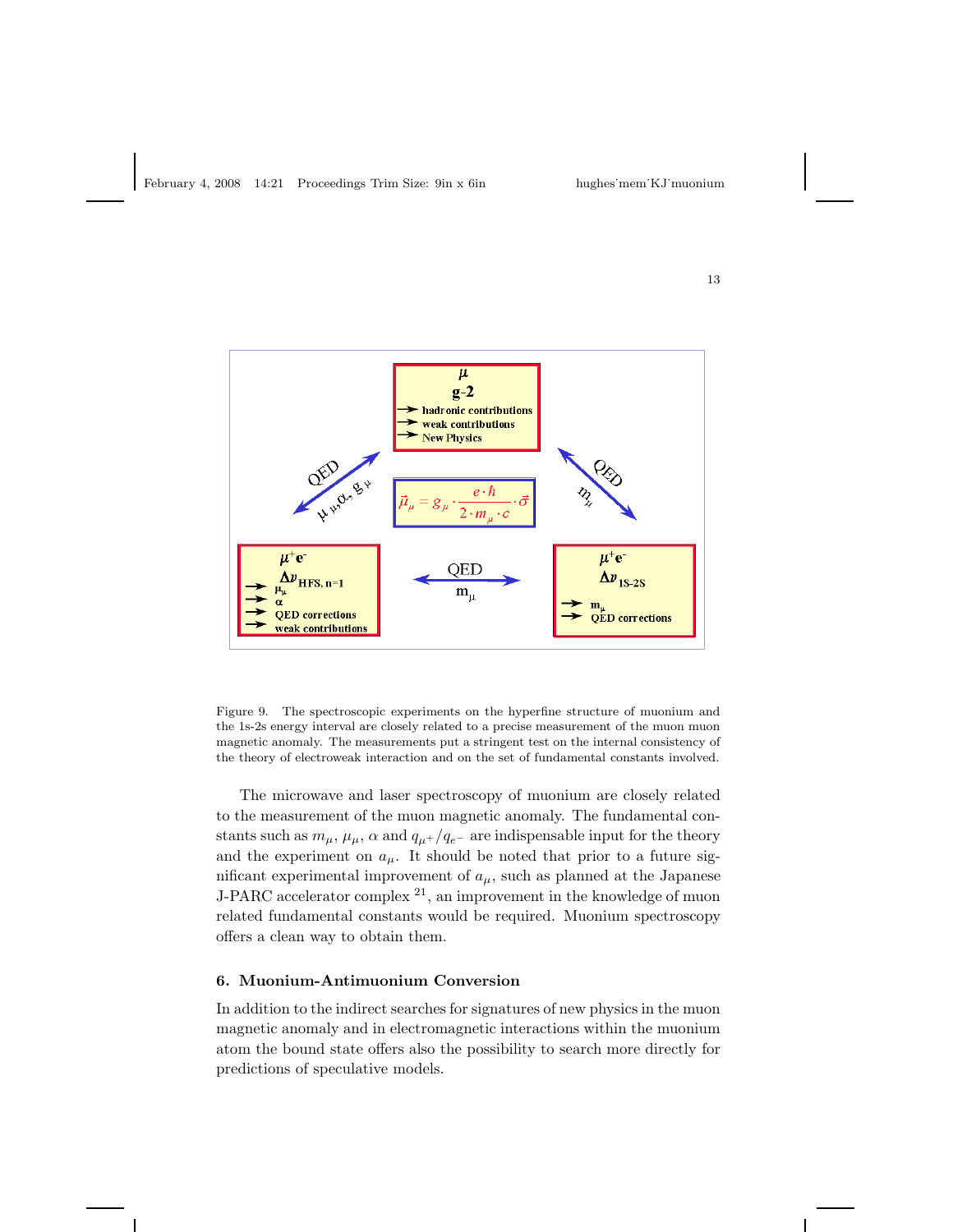

Figure 10. Muonium-antimuonium conversion in theories beyond the standard model. The interaction could be mediated by (a) a doubly charged Higgs boson  $\Delta^{++}$ , (b) heavy Majorana neutrinos, (c) a neutral scalar  $\Phi_N$ , e.g. a supersymmetric  $\tau$ -sneutrino  $\tilde{\nu}_{\tau}$ , or (d) a bileptonic gauge boson  $X^{++}$ .

The process of muonium to antimuonium-conversion  $(M-\overline{M})$  violates additive lepton family number conservation. It would be an analogy in the lepton sector to the well known  $K^0$ - $\overline{K^0}$  and  $B^0$ - $\overline{B^0}$  oscillations in the quark sector. Muonium-antimuonium conversion appears naturally in many theories beyond the Standard Model. The interaction could be mediated, e.g., by a doubly charged Higgs boson  $\Delta^{++}$ , Majorana neutrinos, a neutral scalar, a supersymmetric  $\tau$ -sneutrino, or a doubly charged bileptonic gauge boson.

There have been a number of attempts to observe  $M-\overline{M}$  conversion. The pioneering work was again performed by a group guided by Vernon Hughes already in the 1960ies  $^{22}$ . The early experiments  $^{22,23}$  relied on the X-rays which would follow a  $\mu^-$ -transfer to a heavy element upon contact of  $\overline{M}$ with matter as part of their signature. A breakthrough was the availability of thermal muonium in vacuum  $24$  which led to a significant increase in sensitivity <sup>25</sup>.

# 6.1. The latest M- $\overline{M}$  Experiment at PSI

At PSI an experiment was designed to exploit a powerful new signature, which requires the coincident identification of both particles forming the anti-atom in its decay  $10$ . The technique had been pioneered by an international collaboration led by Vernon Hughes at LAMPF<sup>25</sup>.

Thermal muonium atoms in vacuum from a  $SiO<sub>2</sub>$  powder target, are observed for decays. Energetic electrons from the decay of the  $\mu^-$  in the atom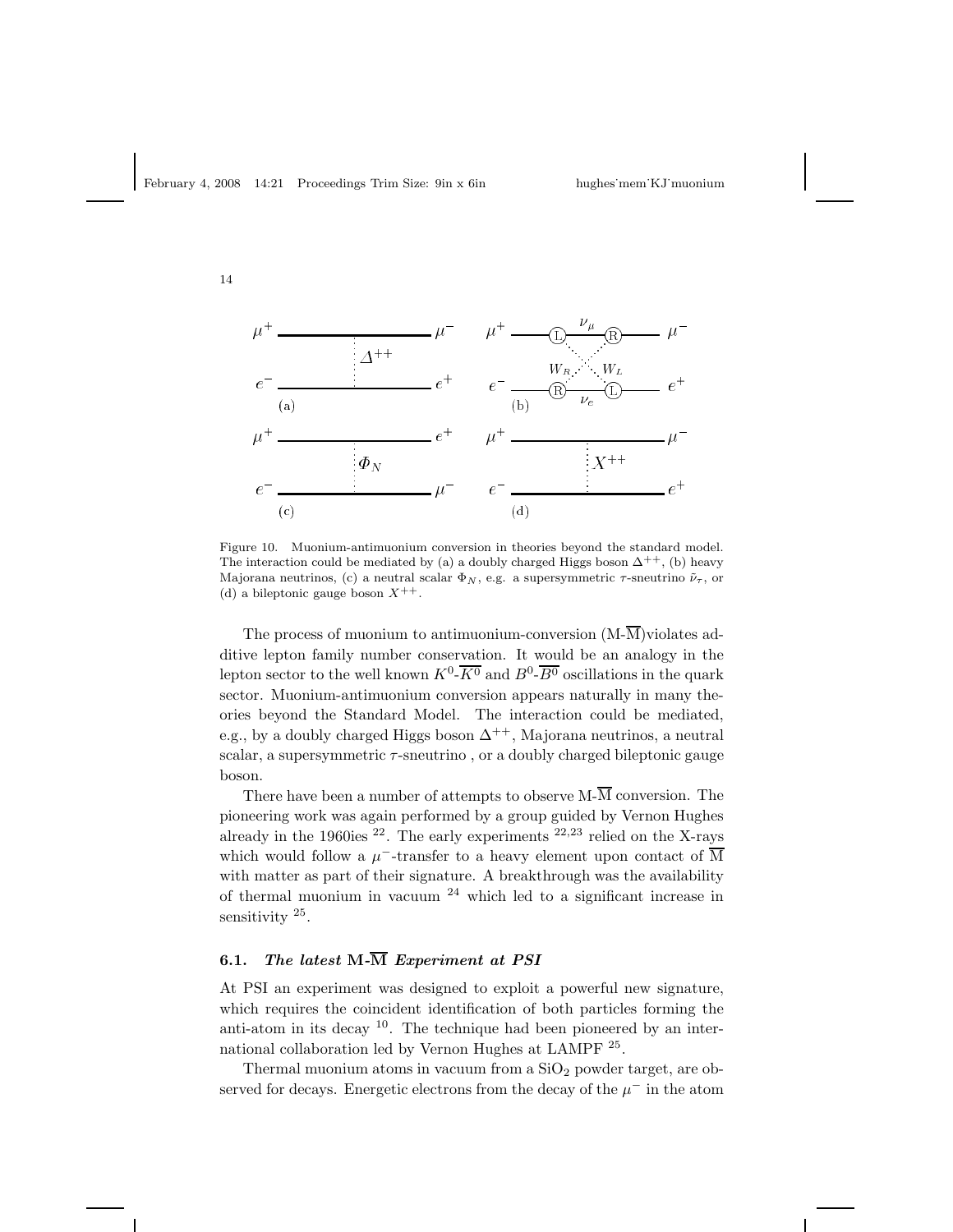



Figure 11. The Muonium-Antimuonium Conversion Spectrometer at PSI.

can be identified in a magnetic spectrometer (Fig. 11). The positron in the atomic shell of  $\overline{M}$  is left behind after the decay with 13.5 eV average kinetic energy. It has been post-accelerated and guided in a magnetic transport system onto a position sensitive micro-channel plate detector (MCP). Annihilation radiation can be observed in a segmented pure CsI calorimeter around it. The decay vertex can be reconstructed. The measurements were performed during a period of 6 months in total over 4 years during which  $5.7 \cdot 10^{10}$  muonium atoms were in the interaction region. One event fell within a 99% confidence interval of all relevant distributions. The expected background due to accidental coincidences is  $1.7(2)$  events (Fig. 12). Depending on the interaction details one has to account for a suppression of the conversion in the 0.1 T magnetic field in the spectrometer. This amounts maximally to a factor of about 3 for  $V\pm A$  type interactions. Thus, the upper limit on the conversion probability is  $8.2 \cdot 10^{-11}$  (90% C.L.). The coupling constant is bound to below  $3.0 \cdot 10^{-3} G_F$ , where  $G_F$  is the weak interaction Fermi coupling constant.

This new result, which exceeds limits from previous experiments by a factor of 2500 and one from an early stage of the experiment by 35, has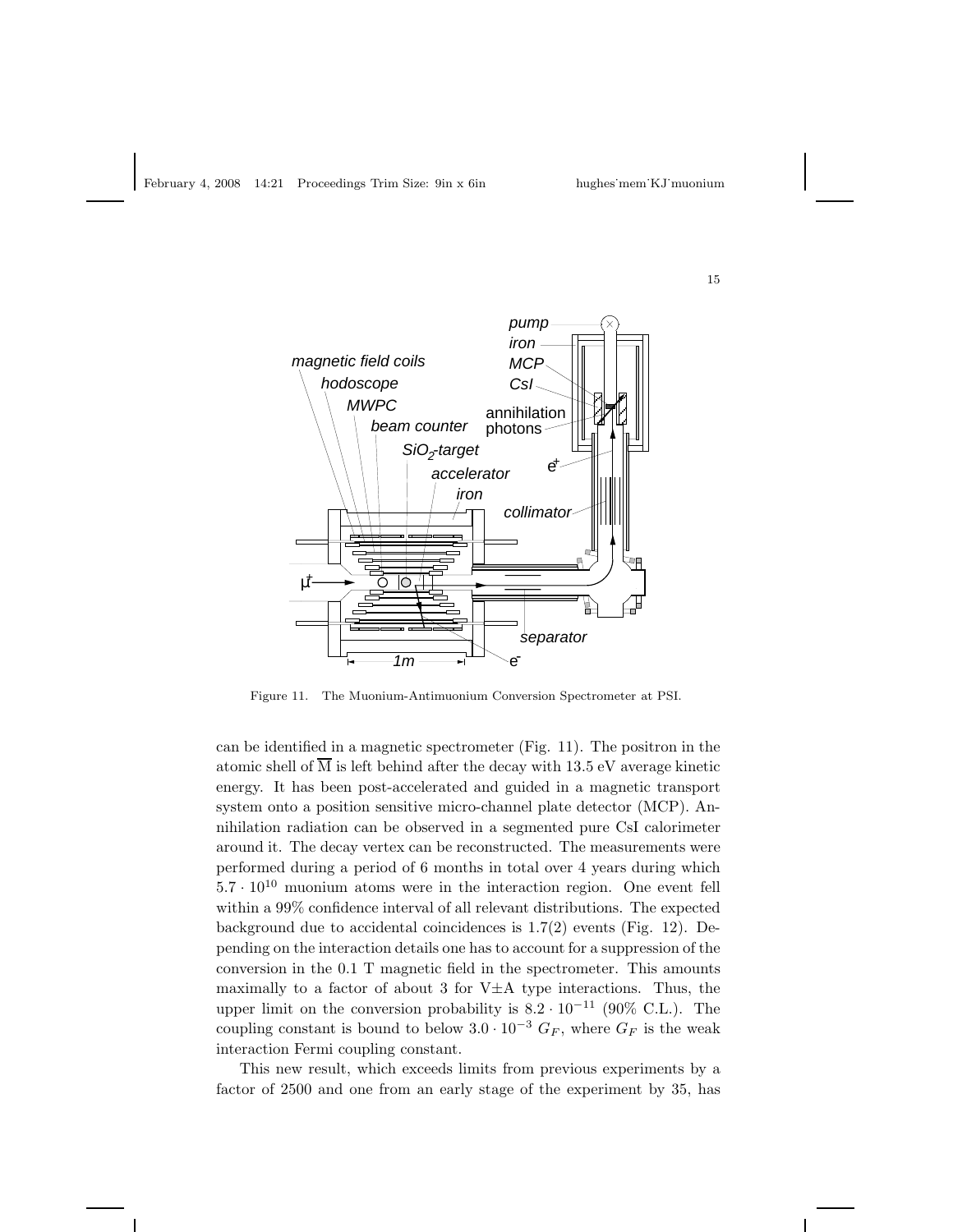

Figure 12. Time of Flight (TOF) and vertex quality for the final 4 month of integrated search data for antimuonium (left) and for a single 20 minutes measurement of muonium (right). In the antimuonium case one event falls into the indicated area, which corresponds to 3 standard deviations for the parameters of an expected antimuonium signature, which were calibrated with muonium decays when all electro-magnetic fields in the apparatus were reversed.

some impact on speculative models. For example: A certain  $Z_8$  model is ruled out. It had more than 4 generations of particles and where masses could be generated radiatively with heavy lepton seeding. A new lower limit of 2.6 TeV/ $c^2 \times g_{3l}$  (95% C.L.) on the masses of flavour diagonal bileptonic gauge bosons in GUT models is extracted, which lies well beyond the value derived from direct searches, measurements of the muon magnetic anomaly or high energy Bhabha scattering. Here,  $g_{3l}$  is of order unity and depends on the details of the underlying symmetry. For 331 models the experimental result can be translated into  $850 \text{ GeV}/c^2 \times g_{3l}$  which excludes some of their minimal Higgs versions, where an upper bound of 600  $\text{GeV}/c^2$  has been extracted from an analysis of electro-weak parameters. The 331 models need now to refer to a less attractive and more complicated extensions. In the framework of R-parity violating supersymmetry the bound on the relevant coupling parameters could be lowered by a factor of 15 to  $\lambda_{132}$ .  $\lambda_{231} \leq 3 \cdot 10^{-4}$  for assumed super-partner masses of 100 GeV/ $c^2$ .

# 6.2. Future Possibilities for M- $\overline{M}$  Experiments

A future experiment to search for  $M-\overline{M}$  conversion could particularly take advantage of high intensity pulsed beams. In contrast to other lepton (family) number violating muon decays, the conversion through its nature as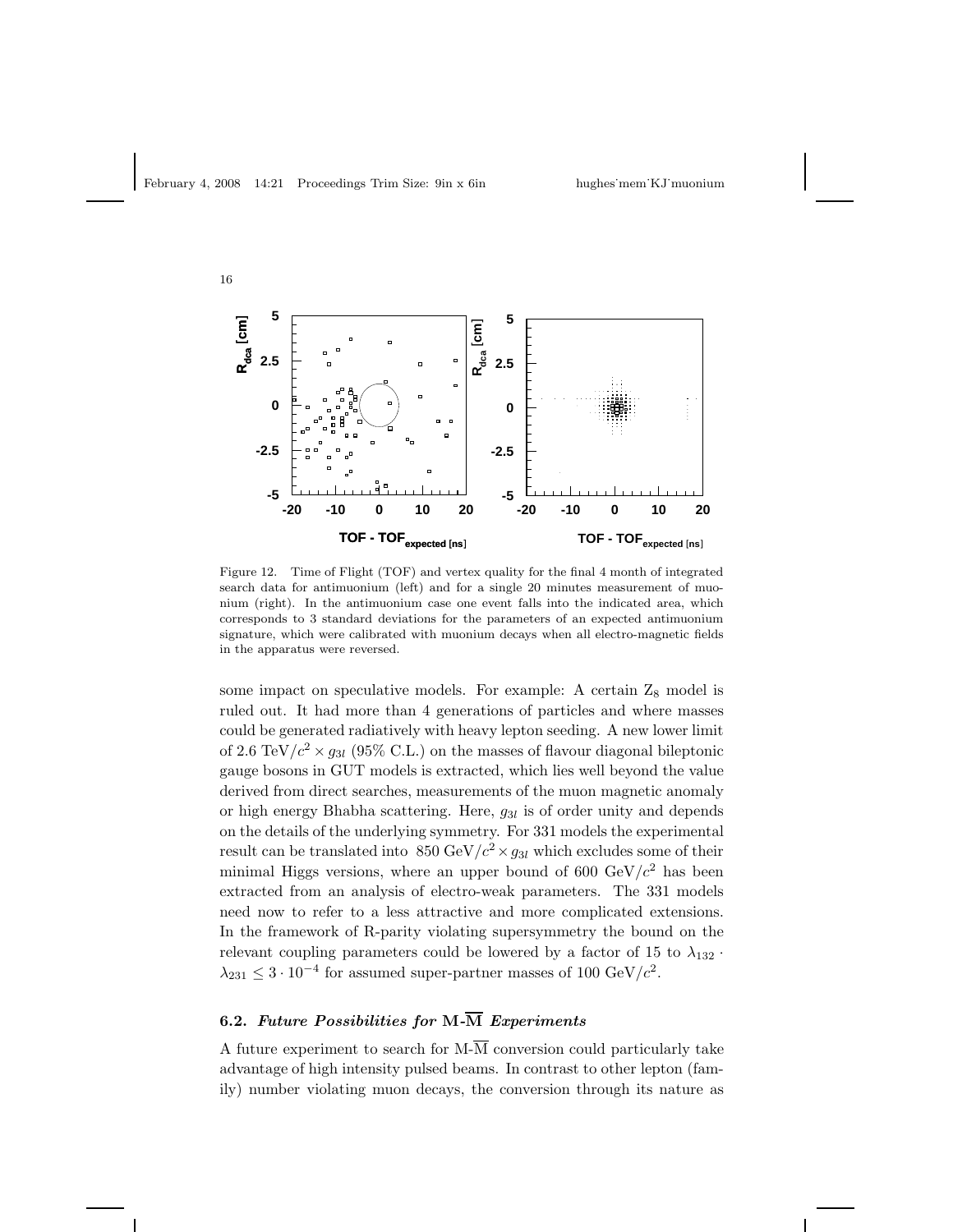particle-antiparticle oscillation has a time evolution in which the probability for finding a system formed as muonium decaying as  $\overline{M}$  increases quadratically in time. This gives the signal an advantage, which grows in time over exponentially decaying background. E.g., with a twofold coincidence as part of a signature: after a time  $\Delta T = 2\tau_\mu$  beam related accidental background has dropped by almost two orders of magnitude, whereas a M- $\overline{M}$ -signal would not have suffered significantly at all. An almost ideal beam would have  $1 \cdot 10^{10} \mu^{+}/s$  at below 23 MeV/c with typically 1-2 % momentum width. The beam should be pulsed with up to  $1\mu s$  wide pulses of up to several 10 kHz repetition frequency.

Such efforts appear well motivated among other reasons through the connection to numerous speculative models involving, e.g., lepton flavour violation in general or a possible Majorana nature of the neutrinos  $27$ .

# 7. Future Possibilities for Fundamental Interaction Research with Muons

It appears that the availability of particles limits at present progress in research with muonium. This includes better fundamental constants as well as the possibility to find very rare processes and to impose significantly improved limits in continuation of the search program of dedicated experiments.

Therefore significant measures to boost the muon fluxes at existing accelerator centers and to create future facilities with orders of magnitude higher muon currents is indispensable prior to any significant progress. This requirement matches well with the demand of several communities within physics which request an intense particle accelerator. Such interest exists, e.g., worldwide for a Neutrino Factory and a Muon Collider <sup>26</sup>, in Japan for the J-PARC facility and in Europe for EURISOL facility <sup>28</sup>. The perspectives for muonium research have beam worked out for such a scenario in some detail <sup>26</sup> .

Examples of tailored intense muon sources at existing facilities are the  $\pi-\mu$  converter at PSI, the planned muon production of the planned MECO experiment at BNL or the projected phase rotated intense source of muons (PRISM) <sup>29</sup> in connection with the upcoming J-PARC facility.

The design goal for such a new machine should be a minimum of 1 MW proton beam on a production target. This could become a reality at various places including BNL, CERN, GSI and J-PARC.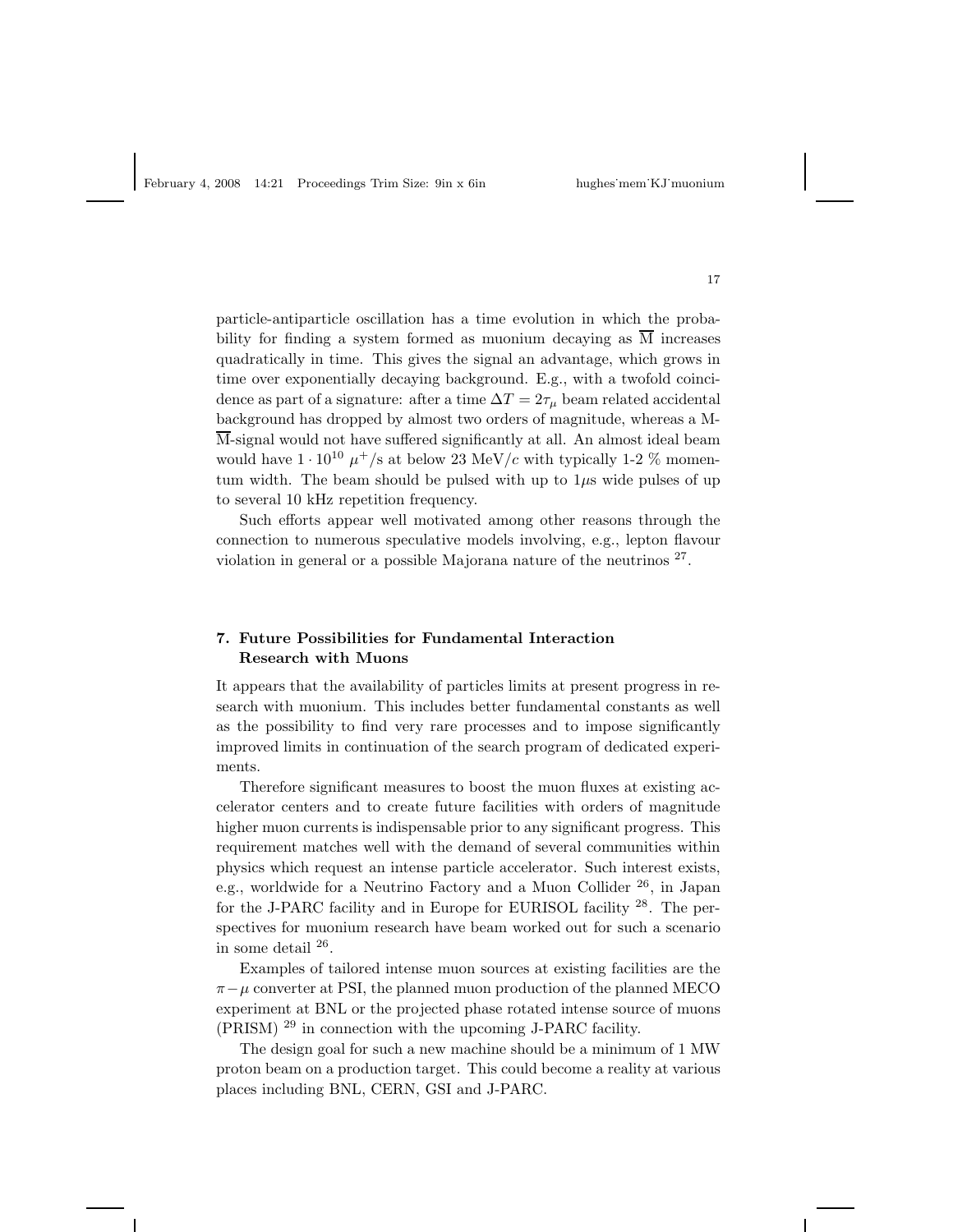

Figure 13. Vernon W. Hughes keeping contact with his colleagues during the Lepton Moments I conference in Heidelberg in 1999. Effective communication is a key to operate simultaneously several challenging large experiments at different research centers around the world.

# 8. Conclusions

More than 70 years after the muon was discovered <sup>30</sup>, its properties still remain puzzling. The mysteries include not less than the reason for the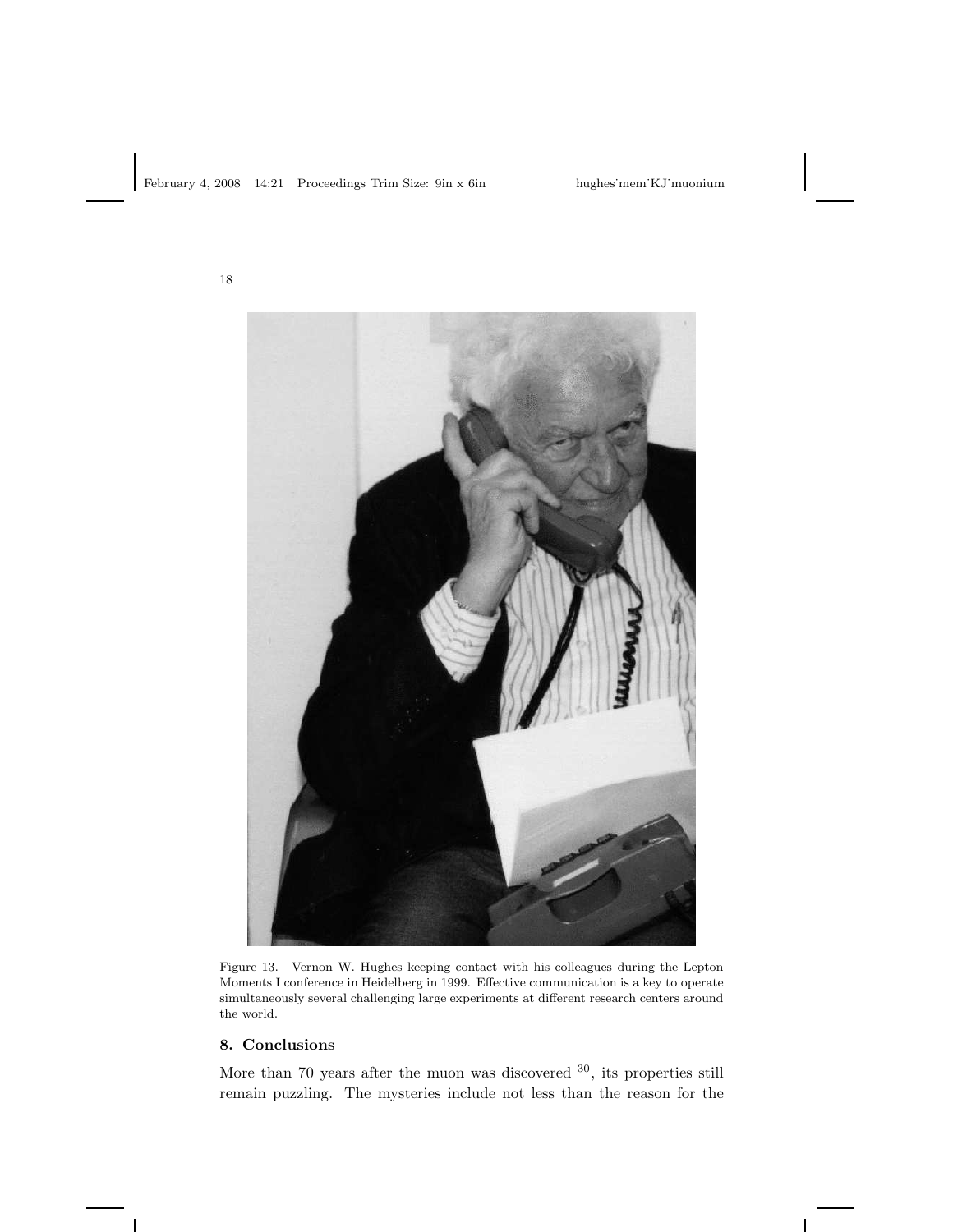muon's existence, the size of its mass, its charge and the fact of lepton number (and for charged species) lepton family number conservation. All precision experiments to date have confirmed that the muon is a heavy copy of the "point-like" electron. Standard theory appears to be an adequate description of all measurements, although it cannot answer some of the deeper questions.

Searches for a violation of the Standard Model were not blessed with a successful observation yet. However, both the theoretical and experimental work in this connection have led to a much deeper understanding of particle interactions. One special value of the precision experiments are their continuous contributions towards guiding theoretical developments by excluding various speculative models. The research of Vernon Hughes has most significantly added to shaping our knowledge about nature in this way. Research on muonium has contributed quite some essential facets to the picture of fundamental particles and fundamental interactions in physics.

# 9. Final Remarks

a

The author owes his heartily gratitude to Vernon Willard Hughes for a long fruitful collaboration in the framework of a number of international collaborations. The measurements we could carry out together all involved muons. In particular, many of them involved centrally the fundamental atom we could find for our research:

Thank You Vernon for introducing muonium to the scientific community.

# References

- 1. V.W. Hughes and G. zu Putlitz, in: *Quantum Electrodynamics*, ed. T. Kinoshita (World Scientific, 1990) p. 822
- 2. K. Jungmann, in: *Muon Science*, eds. S.L. Lee, S.H. Kilcoyne and R. Cywinsky (Inst. of Physics Publ., 1999) p. 405
- 3. V.W. Hughes et al., Phys. Rev. Lett. 5, 63 (1960)
- 4. R. Prepost, this volume
- 5. V. Telegdi, in: *A Festschrift in honor of Vernon W. Hughes*, ed. M. Zeller (World Scientific, 1991) p. 65
- 6. W. Liu et al., Phys. Rev. Lett. 82 (1999) 711
- 7. V. Meyer et al., Phys. Rev. Lett. 84 (2000) 1136
- 8. C.J. Oram et al., Phys. Rev. Lett. 52 (1984) 910

<sup>a</sup>The author wishes to thank C.J.G. Onderwater for carefully reading the manuscript and his help during formatting.